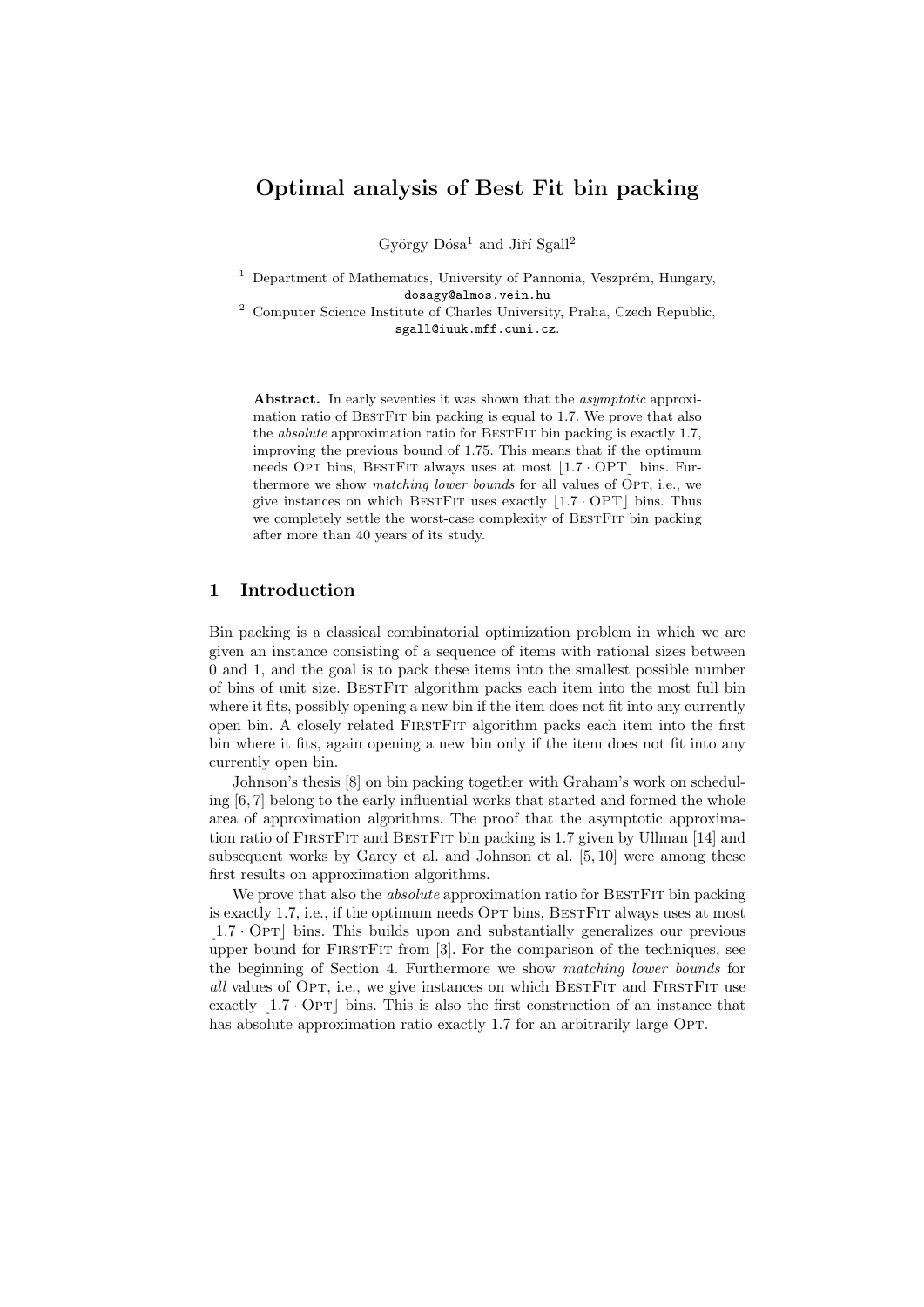Note that the upper bound for BestFit is indeed a generalization of the bound for FirstFit: The items in any instance can be reordered so that they arrive in the order of bins in the FIRSTFIT packing. This changes neither FIRSTFIT, nor the optimal packing. Thus it is sufficient to analyze FIRSTFIT on such instances. On the other hand, on them BESTFIT behaves exactly as FIRSTFIT, as there is always a single bin where the new item fits. Thus any lower bound for FIRSTFIT applies immediately to BESTFIT and any upper bound for FIRSTFIT is equivalent to a bound for BestFit for this very restricted subset of instances. To demonstrate that the extension of the absolute bound from FirstFit to BestFit is by far not automatic, we present a class of any-fit-type algorithms for which the asymptotic bound of 1.7 holds, but the absolute bound does not.

History and related work. The upper bound on BESTFIT (and FIRSTFIT) was first shown by Ullman in 1971 [14]; he proved that for any instance,  $BF, FF \leq$  $1.7 \cdot \text{OPT} + 3$ , where BF, FF and OPT denote the number of bins used by BestFit, FirstFit and the optimum, respectively. Still in seventies, the additive term was improved first in [5] to 2 and then in [4] to BF  $\leq$  [1.7 · OpT]; due to integrality of BF and OPT this is equivalent to BF  $\leq 1.7 \cdot \text{OPT} + 0.9$ . Recently the additive term of the asymptotic bound was improved for FIRSTFIT to  $FF < 1.7 \cdot OPT + 0.7$  in [16] and to  $FF < 1.7 \cdot OPT$  in [3].

The absolute approximation ratio of FIRSTFIT and BESTFIT was bounded by 1.75 by Simchi-Levy [13]. Recent improvements again apply only to FirstFit: after bounds of  $12/7 \approx 1.7143$  by Xia and Tan [16] and Boyar et al. [1] and  $101/59 \approx 1.7119$  by Németh [11], the tight bound of FF  $\leq 1.7 \cdot$  OPT was given in our previous work [3].

For the lower bound, the early works give examples both for the asymptotic and absolute ratios. The example for the asymptotic bound gives  $FF = 17k$ whenever  $\text{OPT} = 10k + 1$ , thus it shows that the asymptotic upper bound of 1.7 is tight, see [14, 5, 10]. For the absolute ratio, an example is given with  $FF = 17$ and  $\text{OPT} = 10$ , i.e., an instance with approximation ratio exactly 1.7 [5, 10], but no such example was known for large OPT. In our previous work [3] we have given lower bound instances with  $BF = FF = [1.7 \cdot OPT]$  whenever Opt  $\not\equiv 0, 3$ (mod 10).

We have mentioned only directly relevant previous work. Of course, there is much more work on bin packing, in particular there exist asymptotic approximation schemes for this problem, as well as many other algorithms. We refer to the survey [2] or to the recent excellent book [15].

Organization of the paper. The crucial technique of the upper bound is a combination of amortization and weight function analysis, following the scheme of our previous work [12, 3]. We present it first in Section 2 to give a simple proof of the asymptotic bound for BestFit and any-fit-type algorithms. We prove the lower bound in Section 3, as it illustrates well the issues that we need to deal with in the upper bound proof, which is then given in Section 4. Most proofs are omitted, but we try to explain the main ideas behind them. For a version with all proofs, see http://iuuk.mff.cuni.cz/~sgall/ps/BF.pdf.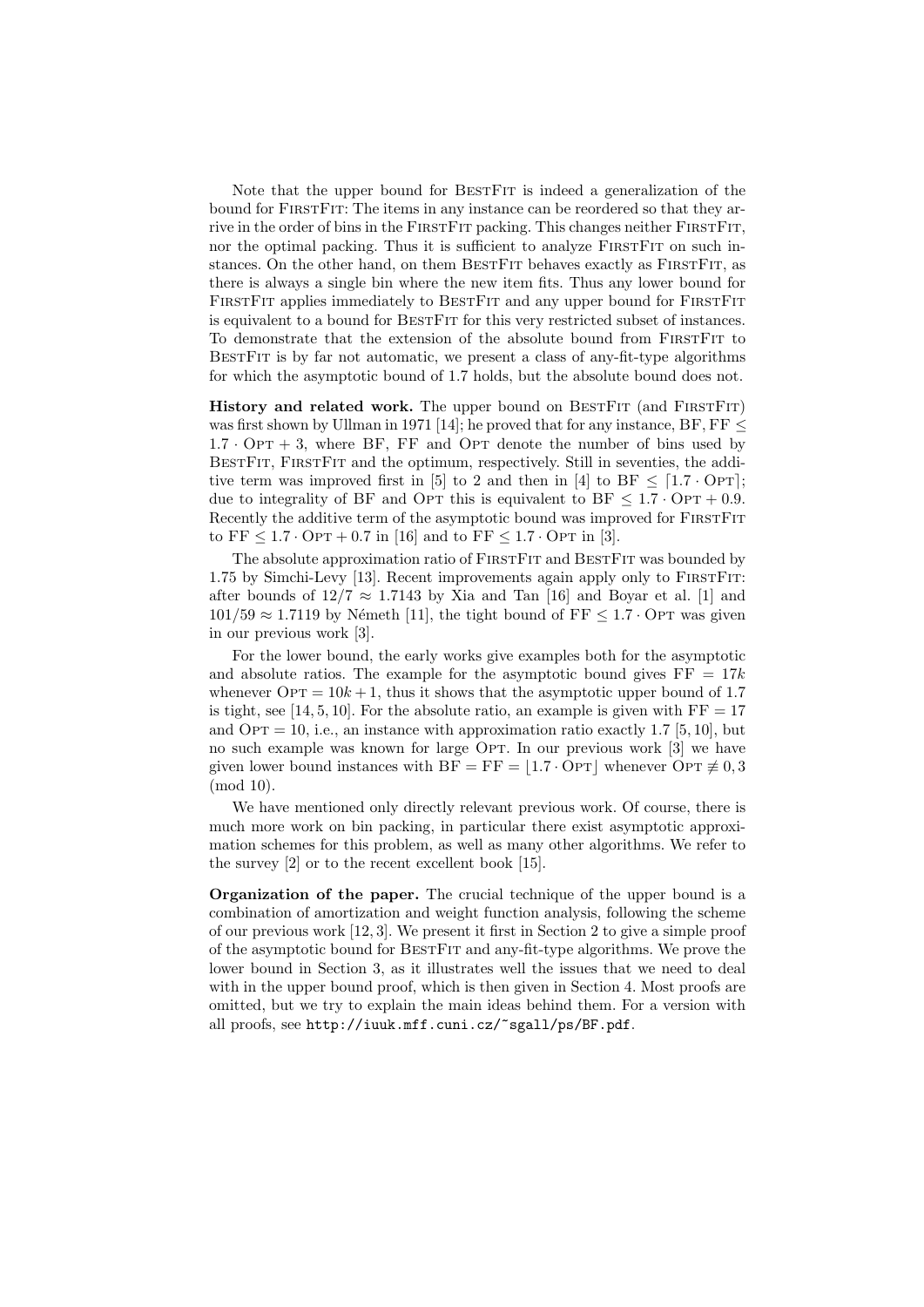### 2 Notations and the simplified asymptotic bound

Let us fix an instance I with items  $a_1, \ldots, a_n$  and denote the number of bins in the BESTFIT and optimal solutions by BF and OPT, respectively. We will often identify an item and its size. For a set of items  $A$ , let  $s(A) = \sum_{a \in A} a$ , i.e., the total size of items in A and also for a set of bins  $A$ , let  $s(A) = \sum_{A \in \mathcal{A}} s(A)$ . Furthermore, let  $S = s(I)$  be the total size of all items of I. Obviously  $S \leq \text{OPT}$ .

We classify the items by their sizes: items  $a \leq 1/6$  are small, items  $a \in \mathbb{R}$  $(1/6, 1/2]$  are **medium**, and items  $a > 1/2$  are **huge**. A bin is called a k-bin or  $k^+$ -bin, if it contains exactly k items or at least k items, respectively, in the final packing. Furthermore, the rank of a bin is the number of medium and huge items in it. An item is called  $k$ -item if BF packs it into a  $k$ -bin.

The bins in the BF packing are ordered by the time they are opened (i.e., when the first item is packed into them). Expressions like "before", "after", "first bin", "last bin" refer to this ordering. At any time during the packing, the level of a bin is the total size of items currently packed in it, while by size of a bin we always mean its final level. A level of an item  $a$  denotes the level of the bin where  $a$  is packed, just before the packing of  $a$ .

The following properties of BESTFIT follow easily from its definition.

Lemma 2.1. At any moment, in the BF packing the following holds:

- (i) The sum of levels of any two bins is greater than 1. In particular, there is at most one bin with level at most 1/2.
- (ii) Any item a with level at most  $1/2$  (i.e., packed into the single bin with level at most  $1/2$ ) does not fit into any bin open at the time of its arrival, except for the bin where the item a is packed.
- (iii) If there are two bins  $B, B'$  with level at most  $2/3$ , in this order, then either  $B'$  contains a single item or the first item in  $B'$  is huge.

To illustrate our technique, we now present a short proof of the asymptotic ratio 1.7 for BestFit. It uses the same weight function as the traditional analysis of BestFit. (In some variants the weight of an item is capped to be at most 1, which makes almost no difference in the analysis.) To use amortization, we split the weight of each item a into two parts, namely its bonus  $\overline{w}(a)$  and its scaled size  $\overline{\overline{w}}(a)$ , defined as

$$
\overline{w}(a) = \begin{cases}\n0 & \text{if } a \leq \frac{1}{6}, \\
\frac{3}{5}(a - \frac{1}{6}) & \text{if } a \in (\frac{1}{6}, \frac{1}{3}) , \\
0.1 & \text{if } a \in [\frac{1}{3}, \frac{1}{2}] , \\
0.4 & \text{if } a > \frac{1}{2} .\n\end{cases}
$$

For every item a we define  $\overline{\overline{w}}(a) = \frac{6}{5}a$  and its weight is  $w(a) = \overline{\overline{w}}(a) + \overline{w}(a)$ . For a set of items B,  $w(B) = \sum_{a \in B} w(a)$  denotes the total weight, similarly for  $\overline{w}$ and  $\overline{\overline{w}}$ .

It is easy to observe that the weight of any bin  $B$ , i.e., of any set with  $s(B) \leq 1$ , is at most 1.7: The scaled size of B is at most 1.2, so we only need to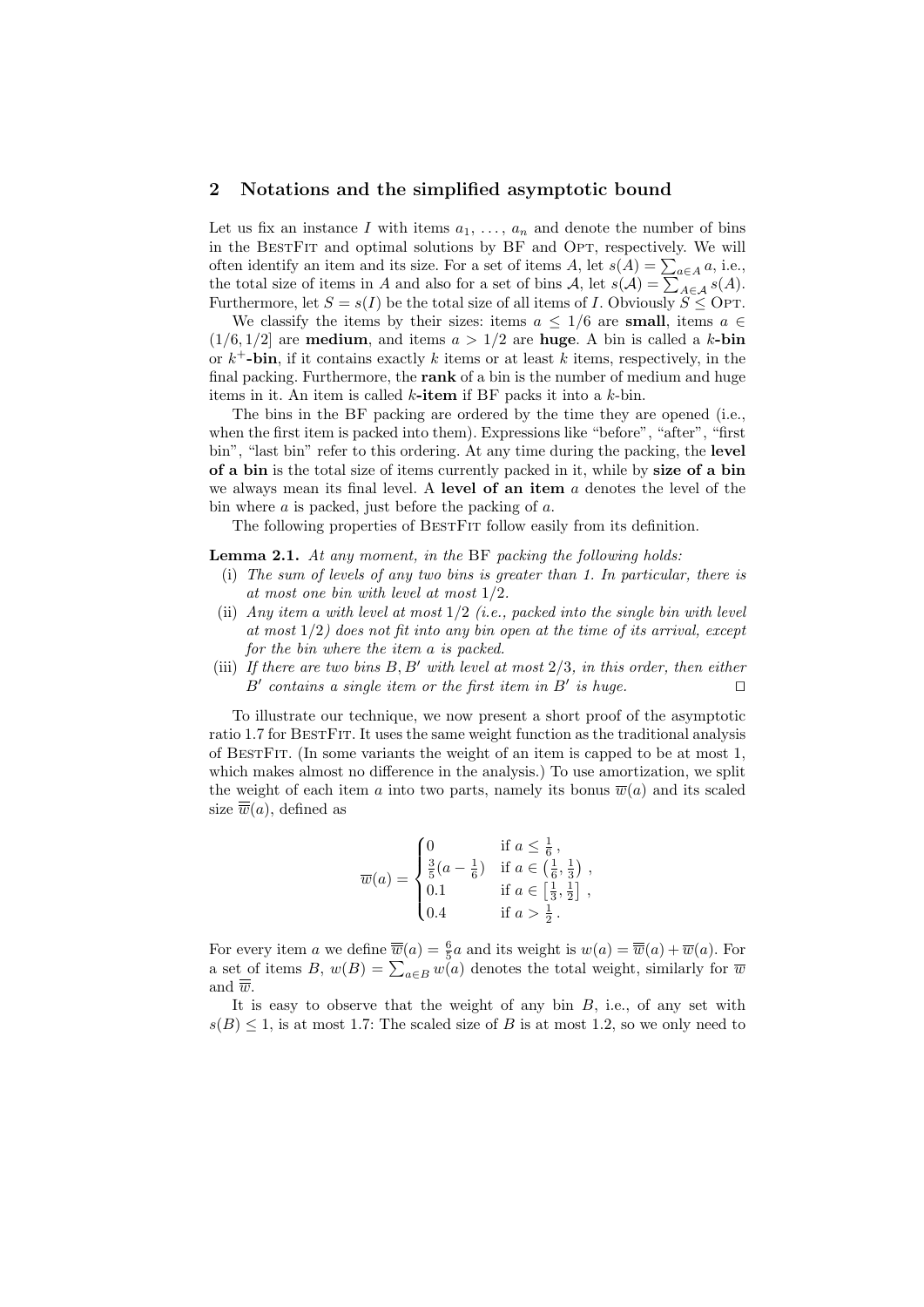check that  $\overline{w}(B) \leq 0.5$ . If B contains no huge item, there are at most 5 items with non-zero  $\overline{w}(a)$  and  $\overline{w}(a) \leq 0.1$  for each of them. Otherwise the huge item has bonus 0.4; there are at most two other medium items with non-zero bonus and it is easy to check that their total bonus is at most 0.1. This implies that the weight of the whole instance is at most  $1.7 \cdot \text{OPT}$ .

The key part is to show that, on average, the weight of each BF-bin is at least 1. Lemma 2.2 together with Lemma 2.1 implies that for almost all bins with two or more items, its scaled size plus the bonus of the *following* such bin is at least 1.

**Lemma 2.2.** Let B be a bin such that  $s(B) \geq 2/3$  and let c, c' be two items that do not fit into B, i.e.,  $c, c' > 1 - s(B)$ . Then  $\overline{\overline{w}}(B) + \overline{w}(c) + \overline{w}(c') \geq 1$ .

*Proof.* If  $s(B) \ge 5/6$ , then  $\overline{\overline{w}}(B) \ge 1$  and we are done. Otherwise let  $x = 5/6$  –  $s(B)$ . We have  $0 < x \leq 1/6$  and thus  $c, c' > 1/6 + x$  implies  $\overline{w}(c), \overline{w}(c') > \frac{3}{5}x$ . We get  $\overline{\overline{w}}(B) + \overline{w}(c) + \overline{w}(c') > \frac{6}{5}(\frac{5}{6} - x) + \frac{3}{5}x + \frac{3}{5}x = 1.$ 

Any BF-bin D with a huge item has  $\overline{w}(D) \geq 0.4$  and  $\frac{6}{5}s(D) > 0.6$ , thus  $w(D) > 1.$ 

For the amortization, consider all BF-bins  $B$  with two or more items, size  $s(B) \geq 2/3$ , and no huge item. For any such bin except for the last one choose  $C$  as the next bin with the same properties. Since  $C$  has no huge item, its first two items  $c, c'$  have level at most  $1/2$  and by Lemma 2.1(ii) they do not fit into B. Lemma 2.2 implies  $\overline{\overline{w}}(B) + \overline{w}(C) \ge \overline{\overline{w}}(B) + \overline{w}(c) + \overline{w}(c') \ge 1$ .

Summing all these inequalities (note that each bin is used at most once as B and at most once as C) and  $w(D) > 1$  for the bins with huge items we get  $w(I) > BF - 3$ . The additive constant 3 comes from the fact that we are missing an inequality for at most three BF-bins: the last one from the amortization sequence, possibly one bin B with two or more items and  $s(B) < 2/3$  (cf. Lemma 2.1(iii)) and possibly one bin B with a single item and  $s(B) < 1/2$  (cf. Lemma  $2.1(i)$ ). Combining this with the previous bound on the total weight, we obtain BF  $-3 \leq w(I) \leq 1.7 \cdot \text{OPT}$  and the asymptotic bound follows.

This simple proof holds for a wide class of any-fit-type algorithms: Call an algorithm a RAAF (relaxed almost any fit) algorithm, if it uses the bin with level at most  $1/2$  only when the item does not fit into any previous bin (Lemma 2.1(i) implies that there is always at most one such bin). Our proof of the asymptotic ratio can be tightened so that the additive constant is smaller:

Theorem 2.3. For any RAAF algorithm A and any instance of bin packing we have  $A \leq [1.7 \cdot \text{OPT} + 0.7] \leq [1.7 \cdot \text{OPT}]$ .

The proof is given in the full version, where we also give an example of a RAAF algorithm which does not satisfy the absolute bound of 1.7. The asymptotic bound for almost any fit (AAF) algorithms was proved in [8, 9], where the original AAF condition prohibits packing an item in the smallest bin if that bin is unique and the item does fit in some previous bin (but the restriction holds also if the smallest bin is larger than  $1/2$ ). Theorem 2.3 improves the additive term and generalizes the bound from AAF to the slightly less restrictive RAAF condition (although it seems that the original proof also uses only the RAAF condition).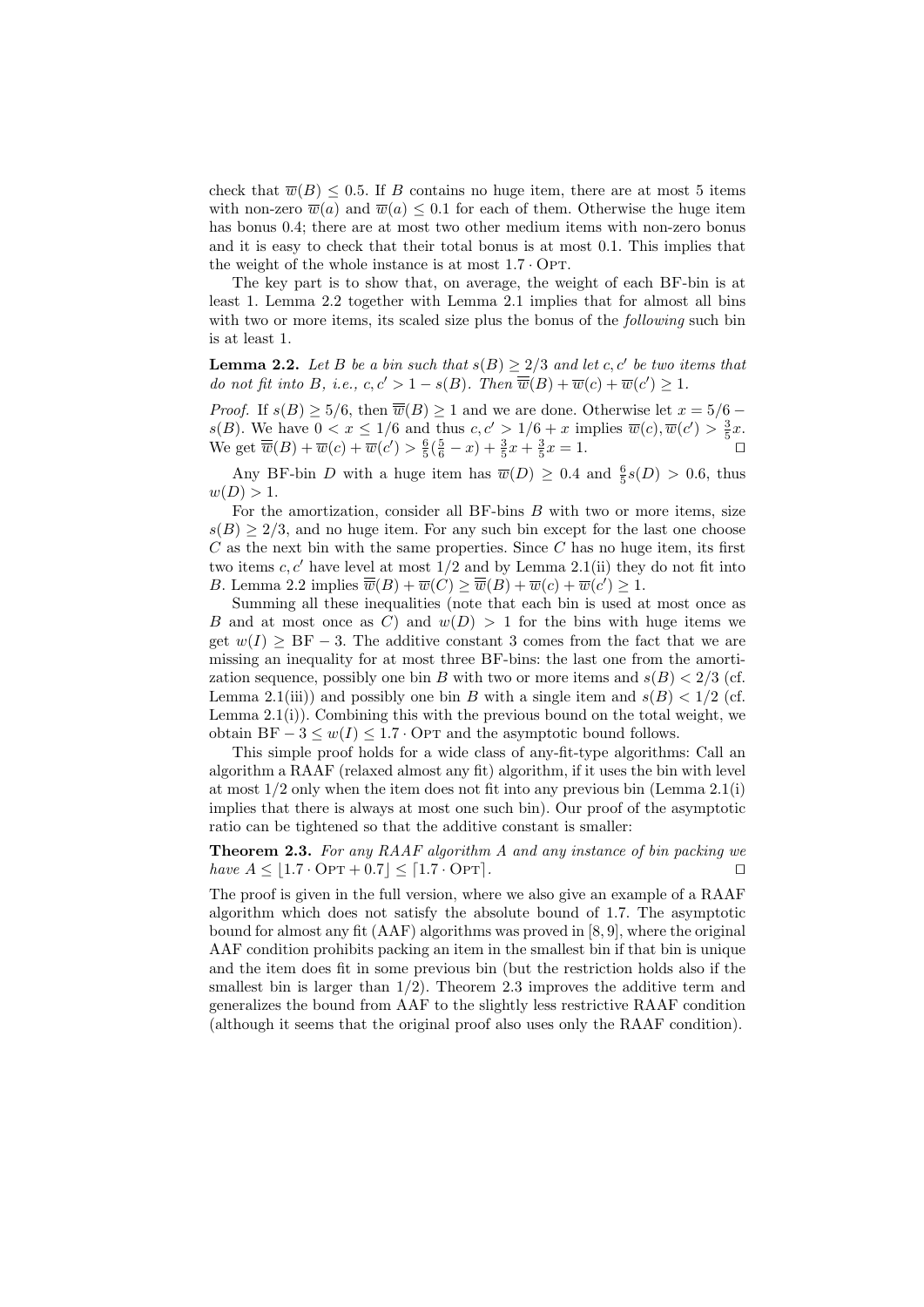## 3 Lower bound

The high level scheme of the lower bound for  $\text{OPT} = 10k$  is this: For a tiny  $\varepsilon > 0$ , the instance consists of OPT items of size approximately 1/6, followed by OPT items of size approximately 1/3, followed by OPT items of size  $1/2+\varepsilon$ . The optimum packs in each bin one item from each group. BESTFIT packs the items of size about  $1/6$  into  $2k$  bins with 5 items, with the exception of the first and last of these bins that will have 6 and 4 items, respectively. The items of size about 1/3 are packed in pairs. To guarantee this packing, the sizes of items differ from 1/6 and 1/3 in both directions by a small amount  $\delta_i$  which is exponentially decreasing, but greater than  $\varepsilon$  for all i. This guarantees that only the item with the largest  $\delta_i$  in a bin is relevant for its final size and this in turn enables us to order the items so that no additional later item fits into these bins.

**Theorem 3.1.** For all values of OPT, there exists an instance I with  $FF =$  $BF = |1.7 \cdot \text{OPT}|$ .

## 4 Upper bound

At the high level, we follow the weight function argument from the simple proof in Section 2. As we have seen, the BF packing in the lower bound contains three types of bins that play different roles. To obtain the tight upper bound, we analyze them separately. For two of these types we can argue easily that the weight of each bin is at least 1: First, the bins with size at least 5/6, called big bins below; these are the initial bins in the lower bound containing the items of size approximately 1/6. Second, the 1-bins, called dedicated bins; these are the last bins with items  $1/2 + \varepsilon$  in the lower bound. The remaining bins, common bins, are the middle bins of size approximately 2/3 with items of size around 1/3 (except for the first bin) in the lower bound. They are analyzed using the amortization lemma. This general scheme has several obstacles which we describe now, together with the intuition behind their solution.

**Obstacle 1:** There can be one dedicated bin with item  $d_0 < 1/2$ . We need to change its bonus to approximately 0.4, to guarantee a sufficient weight of this bin. This in turn possibly forces us to decrease the bonus of one huge item  $f_1$ to 0.1, if  $d_0$  and  $f_1$  are in the same Opt-bin, so that the Opt-bin has weight at most 1.7.

Obstacle 2: The amortization lemma needs two items that do not fit into the previous bin. Unlike FIRSTFIT, BESTFIT does not guarantee this, if the first item in a bin is huge. If this first item is not  $f_1$ , we can handle such bins, called huge-first bins, similarly as dedicated bins. If this happens for  $f_1$ , we need to argue quite carefully to find the additional bonus. This case, called the freaky case, is the most complicated part of our analysis.

Obstacle 3: Even on the instances similar to our lower bound, the amortization leaves us with the additive term of 0.1, because we cannot use the amortization on the last common bin, and its scaled weight is only about 0.8 if its size is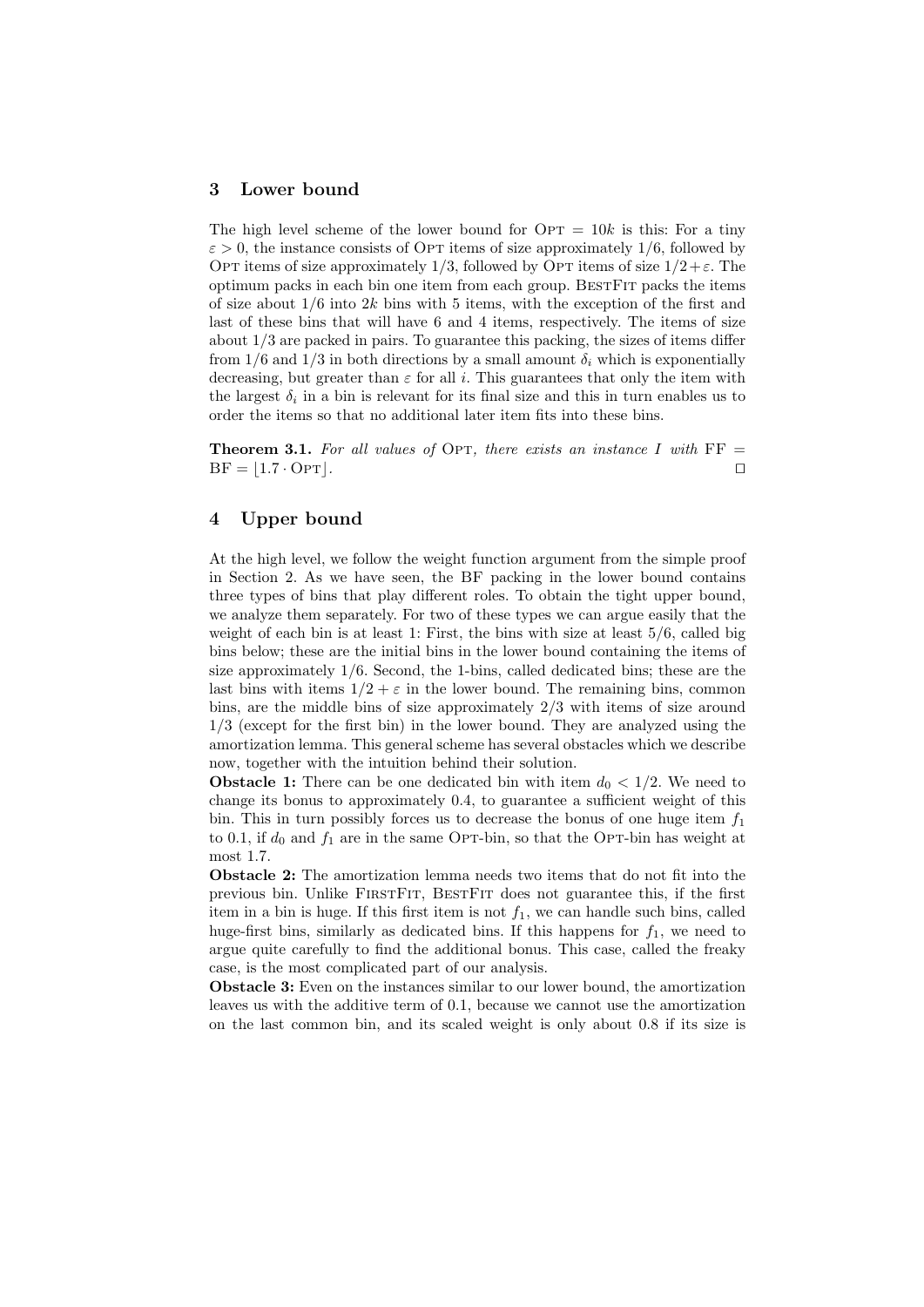around  $2/3$ . Here the parity of the items of size around  $1/3$  comes into play: Typically they come in pairs in BF-bins, as in the lower bound, but for odd values of OPT one of them is missing or is in a FIRSTFIT bin of 3 or more items. This allows us to remove the last 0.1 of the additive term, using the mechanism of an exceptional set, see Definition 4.9.

**Obstacle 4:** If the last common bin is smaller than  $2/3$ , the problem with amortizing it is even larger. Fortunately, then the previous common bins are larger than 2/3 and have additional weight that can compensate for this, using a rather delicate argument, see Proposition 4.11.

#### Notations and preliminary lemmata

We classify the BF bins into four groups.

Any 1-bin  $D$  is a dedicated bin;  $D$  denotes the set of all dedicated bins and  $\delta$  their number. If some dedicated bin has size at most  $1/2$ , denote the item in it  $d_0$  and let  $\Delta = 1/2 - d_0$ ; otherwise  $d_0$  and  $\Delta$  are undefined. Lemma 2.1(i) implies that there is at most one such item; also we shall see that in the tightest case  $\Delta$  is close to 0.

If  $d_0$  is defined, there may exist a (unique) huge item in its Opt-bin. In that case, denote it  $f_1$  for the rest of the proof and leave  $f_1$  undefined otherwise. Furthermore, if  $f_1$  is the first item in a BF-bin, denote that bin  $F$  for the rest of the proof; otherwise let  $F$  undefined. Note that  $F$  cannot be a 1-bin as otherwise  $d_0$  would fit there contradicting Lemma 2.1(i). Let  $f_2$  be the second item in F.

If the first item of a 2<sup>+</sup>-bin H is huge and  $H \neq F$ , we call H a **huge-first** bin; H denotes the set of all huge-first bins and  $\eta$  their number.

If a  $2^+$ -bin B satisfies  $s(B) > 5/6$  and it is not in H, we call it a big bin; B denotes the set of all big bins and  $\beta$  their number.

Any remaining bin (i.e., any  $2^+$ -bin with size less than  $5/6$  and the first item small or medium, and also  $F$  if it is defined and not a big bin) is called a common bin; C denotes the set of all common bins, and  $\gamma$  their number.

An item is called an **H-item**, if it is  $d<sub>o</sub>$  or a huge item different from  $f<sub>1</sub>$  (if defined). Note that each OPT-bin and each BF-bin contains at most one  $H$ -item.

The definitions imply that in every big or common bin different from  $F$  (if defined), the first item is small or medium. Then Lemma 2.1(ii) implies that the first two items of the bin do not fit into any previous bin.

Throughout the proof we distinguish two cases depending on the bin F.

If  $F$  is not defined, or it is a big bin, or  $f_2$  does not fit into any previous common bin, then we call this the regular case and all the common bins, including  $F$  if it is defined and a common bin, are called **regular bins**.

If F is defined and it is a common bin, and  $f_2$  would fit into some previous common bin at the time of its packing, fix one such bin  $G$  for the rest of the proof. We call this the **freaky case** and  $F$  the **freaky bin.** All the other common bins are called regular bins.

In both cases, denote the set of all regular bins by  $R$  and their number by  $\rho$ , furthermore number the regular bins  $C_1, \ldots, C_{\rho}$ , ordered by the time of their opening. In the freaky case, let  $g$  be the index of bin  $G$  in this ordering, i.e., let  $C_g = G$ . Note that  $\rho = \gamma$  in the regular case and  $\rho = \gamma - 1$  in the freaky case.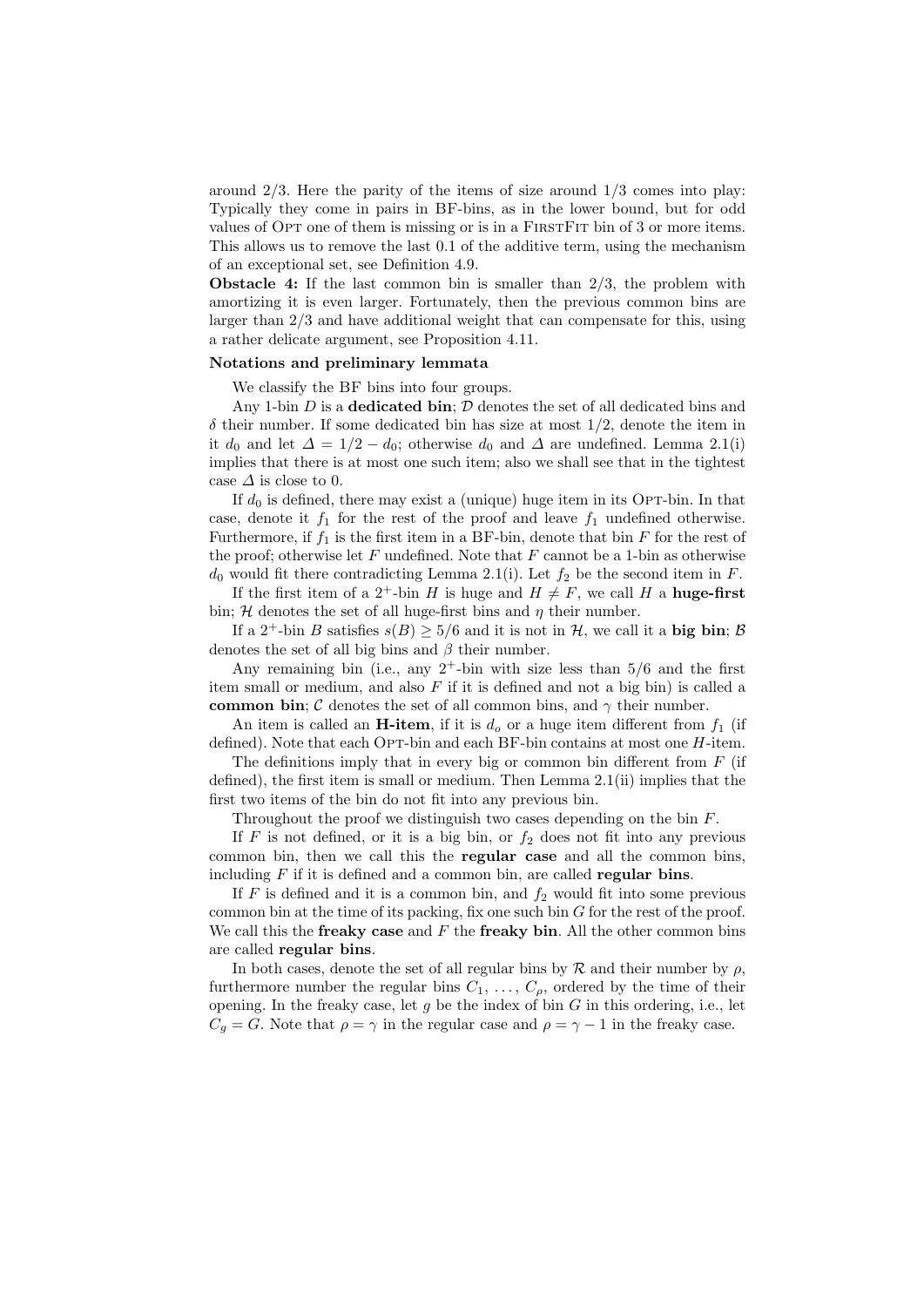In the following lemma we significantly reduce the set of instances that we need to consider in our proof. Our goal is to reorder or remove the items in the sequence so that BESTFIT packs most items similarly as FIRSTFIT. For these transformations, we use two important properties of BESTFIT that follow from its definition. First, if we remove all the items from a BF-bin from the instance, the packing of the remaining items into the remaining bins does not change; often we use this so that we move the items to a later position in the instance and then this implies that the packing of the initial segment before the new position of the moved items does not change. Second, if two instances lead to the same configuration and we extend them by the same set of items, then the resulting configurations are also the same, where the configuration is the current multiset of levels of BF-bins. (This does not hold for FIRSTFIT, as permuting the bins can change the subsequent packing, but the configuration is the same.)

**Lemma 4.1.** If there exists an instance with  $BF > 1.7 \cdot OPT$ , then there exists such an instance I that in addition satisfies the following properties:

- (i) All the 1-items form a final segment of the input instance.
- (ii) If a BF bin B contains an item a such that for all other BF bins  $B'$  we have  $a + s(B') > 1$  then B is an 1-bin.
- (iii) In each BF  $2^+$ -bin, the first two items are  $a_{j-1}$  and  $a_j$  for some j (i.e., they are adjacent in  $I$ ). Furthermore, these two items are packed into different bins in OPT.
- (iv) Suppose that for a BF  $3^+$ -bin B, the first item in B is not huge, and no new bin is opened after opening B and before packing the third item into B. Then the first three items packed into B are  $a_{i-2}$ ,  $a_{i-1}$  and  $a_i$  for some j (i.e., they are adjacent in  $I$ ). Furthermore, these three items are packed into different bins in OPT.
- (v) Suppose that  $a_j$  is the last item packed into a BF bin B. Then for all  $j' > j$ , we have  $a_{j'} + s(B) > 1$  (i.e., no later items fit into B). Consequently, no later item has level  $s(B)$  or larger in BF packing.

For the rest of the proof we assume that our instance  $I$  satisfies the properties from Lemma 4.1. The following lemma states the consequences for the common bins: The medium items are packed as in FirstFit and the small items are restricted to only first few common bins.

- **Lemma 4.2.** (i) Any item  $a_j > 1/6$  packed into a regular bin  $C_i$  has the property that at the time of its packing,  $a_i$  does not fit into any previous common bin.
- (ii) If a small item  $a_i$  is packed into a common bin, then this is a common bin with the largest level at the time of packing  $a_i$ . Except for  $C_1$  and F, any small item in a common bin has level at least 2/3.
- (iii) From the moment when there are two common bins with level at least 2/3 on, no small item arrives. In particular, no small item is packed into a common bin opened later than  $C_2$ .
- (iv) If  $a_j \in C_2$  is small, some  $a_k > 1/6$ ,  $k > j$  (i.e.,  $a_k$  is after  $a_j$ ), is packed into  $C_1$ .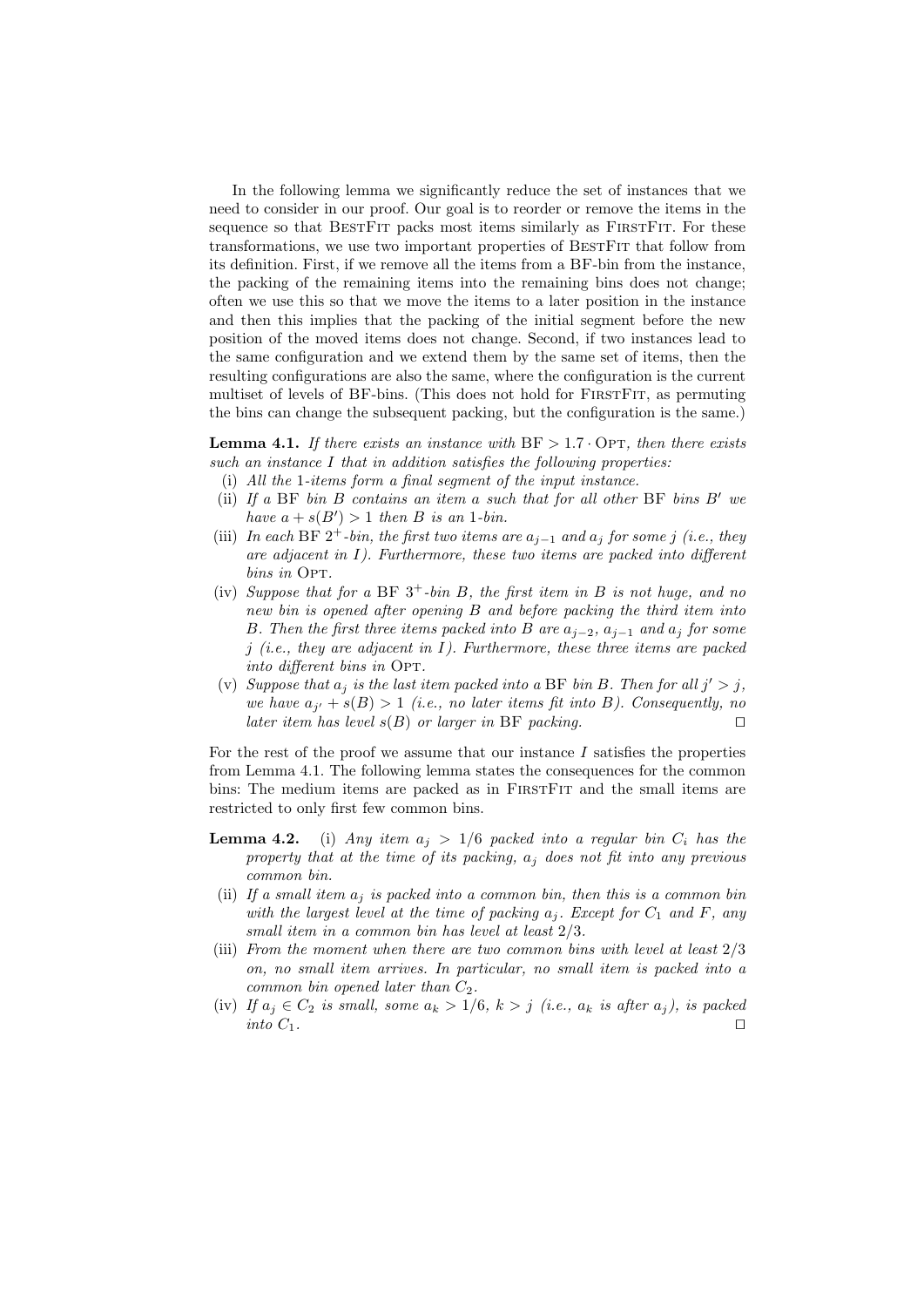In the next lemma we state some properties important for the freaky case. For the rest of the proof, let  $g_0$  denote the item in bin G guaranteed by the next lemma. Note that the lemma implies that there are at least three items packed into  $G$ , as there are two other items in  $G$  when  $F$  opens.

**Lemma 4.3.** In the freaky case, the BF packing satisfies the following:

- (i) There exists an item  $g_0$  that is packed into bin G such that  $g_0$  arrives after  $f_2$  and  $s(F) + g_0 > 1$ . Furthermore,  $s(F) + s(G) > 1 + d_0$ .
- (ii) If the regular bins  $C_i$  and  $C_k$  are opened before F then  $s(F) > 2/3$  and  $s(C_i) + s(C_k) + s(F) > 2.$

Lemma 4.4. In the BF packing the following holds:

- (i) The total size of any  $k \geq 2$  BF-bins is greater than  $k/2$ .
- (ii) If  $d_0$  is defined, then  $s(\mathcal{H} \cup \mathcal{D}) \geq (\delta + \eta)/2 + (\delta + \eta 2)\Delta$ .
- (iii) The total number of huge-first and dedicated bins is  $\delta + \eta \leq \text{OPT}$ .
- (iv) Suppose that C is a regular bin of size  $s(C) = 2/3 2x$  for some  $x \ge 0$ . For any bin B before C we have  $s(B) > 2/3 + x$  and for any regular or big bin B after C we have  $s(B) > 2/3 + 4x$ .
- (v) Suppose we have a set  $A$  of k common and big bins such that there are at least 3 common bins among them. Then  $s(A) > 2k/3$ .

Now we assume that the instance violates the absolute ratio 1.7 and derive some easy consequences that exclude some degenerate cases. Note that the values of 1.7 OPT are multiples of 0.1 and BF is an integer, thus  $BF > 1.7$  OPT implies  $BF \geq 1.7 \cdot OPT + 0.1$ . Typically we derive a contradiction with the lower bound  $S \leq$  OPT on the optimum.

**Lemma 4.5.** If  $BF > 1.7 \cdot OPT$  then the following holds:

- (i) OPT  $\geq 7$ .
- (ii) No common bin C has size  $s(C) \leq 1/2$ .
- (iii) The total number of dedicated and huge-first bins is bounded by  $\eta + \delta > 5$ . If  $d_0$  is not defined then there is no huge-first bin, i.e.,  $\eta = 0$ .
- (iv) The number of regular bins is at least  $\rho \geq \text{OPT}/2 + 1 > 4$ . If BF  $\geq$ 1.7 · OPT +  $\tau/10$  for some integer  $\tau \geq 1$  then  $\rho > (\text{OPT} + \tau)/2$ .

#### The weight function, amortization, exceptional set

Now we give the modified and final definition of the weight function. The weight is modified only for  $d_0$  and  $f_1$  and their modified bonus is at least 0.1. Thus Lemma 2.2 still holds, as its proof uses at most 0.1 of bonus for each item.

**Definition 4.6.** The weight function w, bonus  $\overline{w}$  and scaled size  $\overline{\overline{w}}$  are defined as follows:

If 
$$
d_0
$$
 is defined, we define  $\overline{w}(d_0) = 0.4 - \frac{3}{5}\Delta$ .  
\nIf  $f_1$  is defined, we define  $\overline{w}(f_1) = 0.1$   
\nFor any other item  $a$ , we define  $\overline{w}(a) = \begin{cases} 0 & \text{if } a \leq \frac{1}{6} \\ \frac{3}{5}(a - \frac{1}{6}) & \text{if } a \in \left[\frac{1}{6}, \frac{1}{3}\right] \\ 0.1 & \text{if } a \in \left[\frac{1}{3}, \frac{1}{2}\right] \\ 0.4 & \text{if } a > \frac{1}{2} \end{cases}$ .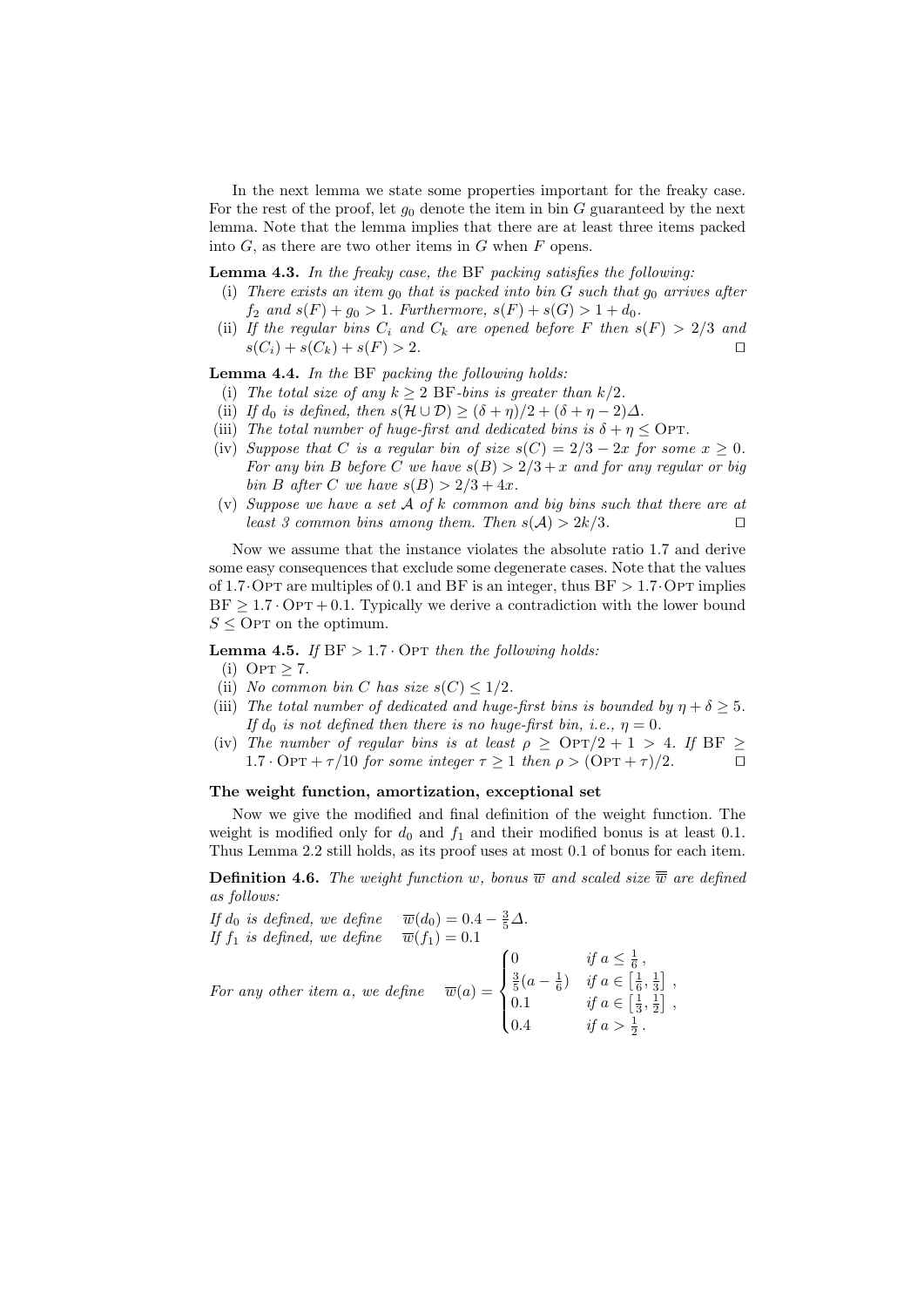For every item a we define  $\overline{\overline{w}}(a) = \frac{6}{5}a$  and  $w(a) = \overline{\overline{w}}(a) + \overline{w}(a)$ . For a set of items A and a set of bins A, let  $w(A)$  and  $w(A)$  denote the total weight of all items in A or A; similarly for  $\overline{\overline{w}}$  and  $\overline{w}$ . Furthermore, let  $W = w(I)$ be the total weight of all items of the instance I.

Note that H-items are exactly the items with bonus greater than 0.1.

In the previous definition, the function  $\overline{w}$  is continuous on the case boundaries, except for a jump at 0.4. Furthermore, if we have a set  $A$  of  $k$  items with size in  $[\frac{1}{6}, \frac{1}{3}]$  and  $d_0 \notin A$ , then the definition implies that the bonus of A is exactly  $\overline{w}(A) = \frac{3}{5} (s(A) - \frac{k}{6})$ . More generally, if A contains at least k items and no H-item, then we get an upper bound  $\overline{w}(A) \leq \frac{3}{5} (s(A) - \frac{k}{6}).$ 

The analysis of OPT-bins and big, dedicated and huge-first BF-bins in the next two lemmata is easy.

**Lemma 4.7.** For every optimal bin A its weight  $w(A)$  can be bounded as follows: (i)  $w(A) \leq 1.7$ .

(ii) If A contains no H-item, then  $w(A) \leq 1.5$ .

**Lemma 4.8.** (i) The total weight of the big bins is  $w(\mathcal{B}) \geq \overline{w}(\mathcal{B}) \geq \beta$ . (ii) The total weight of the dedicated and huge-first bins is  $w(\mathcal{D} \cup \mathcal{H}) \geq \delta + \eta$ .

 $\Box$ 

The analysis of the common bins is significantly harder. Typically we prove that their weight is at least  $\gamma$ −0.2 which easily implies that BF  $\leq$  1.7 $\cdot$ OpT+0.1. Due to the integrality of BF and OPT, this implies our main result whenever OPT  $\not\equiv$  7 (mod 10). To tighten the bound by the remaining 0.1 and to analyze the freaky case, we need to reserve the bonus of some of the items in the common bins instead of using it for amortization; this is possible if we still have two items in each regular bins whose bonus we can use. Now we define a notion of an exceptional set  $E$ , which contains these items with reserved bonus. In the freaky case,  $g_0 \in E$ , as its bonus is always needed to amortize for F. Other items are added to E only if OPT  $\equiv 7 \pmod{10}$ , depending on various cases.

**Definition 4.9.** A set of items  $E$  is called an exceptional set if

- (i) for each  $i = 2, ..., \rho$ , the bin  $C_i$  contains at least two items  $c, c' > \frac{1}{6}$  that are not in E;
- (ii) if OPT  $\not\equiv$  7 (mod 10) then  $E = \emptyset$  in the regular case and  $E = \{g_0\}$  in the freaky case; and
- (iii) if  $\text{OPT} \equiv 7 \pmod{10}$  then E has at most two items and  $q_0 \in E$  in the freaky case.

The next lemma modifies the amortization lemma for the presence of the exceptional set.

- **Lemma 4.10.** (i) Let  $i = 2, ..., \rho$  and  $s(C_{i-1}) \geq 2/3$ . Then  $\overline{\overline{w}}(C_{i-1}) + \overline{w}(C_i \setminus \overline{C_i})$  $E$ ) > 1.
- (ii) In the freaky case, if  $s(F) \geq 2/3$  then  $\overline{\overline{w}}(F) + \overline{w}(f_1) + \overline{w}(g_0) \geq 1$ .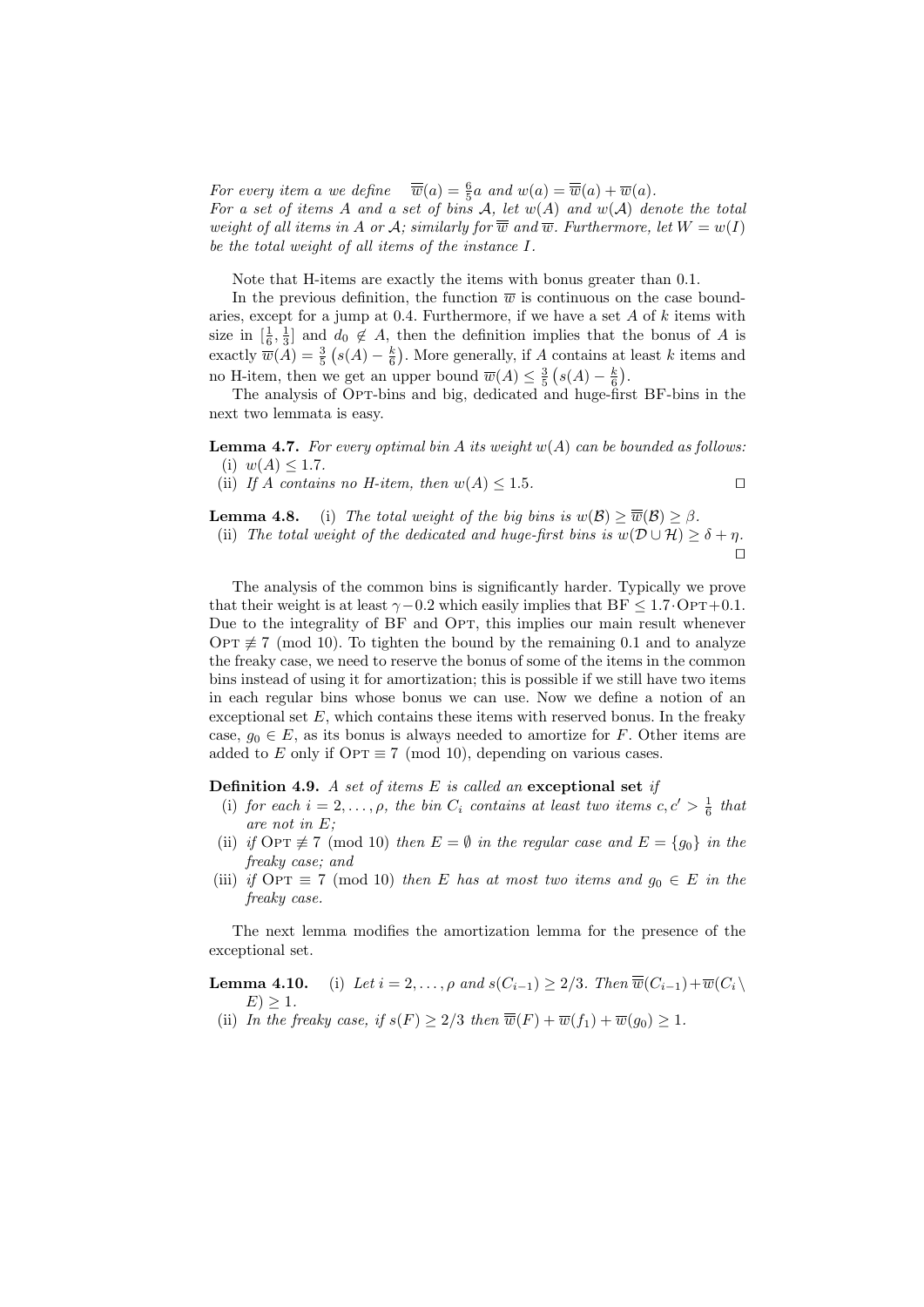*Proof.* (i): Let  $c, c' > \frac{1}{6}$  be two items in  $C_i \setminus E$ ; their existence is guaranteed by the definition of the exceptional set. By Lemma 4.2(i),  $c, c' > 1 - s(C_{i-1})$ . The claim follows by Lemma 2.2 (which applies even to the modified weights, as we noted before).

(ii): Lemma 4.3(i) implies  $g_0 > 1 - s(F)$ . Trivially,  $f_1 > 1/2 > 1 - s(F)$ . Thus we can apply Lemma 2.2 with  $c = g_0$  and  $c' = f_1$  and the claim follows.  $\square$ 

#### Analyzing the common bins

The following proposition is relatively straightforward if  $s(C_\rho) \geq 2/3$ , otherwise it needs a delicate argument. It implies easily our upper bound with the additive term 0.1.

**Proposition 4.11.** Let  $\text{OPT} \geq 8$ , BF > 1.7 · Opt, and E be an exceptional set. Then:

- (i)  $w(\mathcal{R}) \overline{w}(E) \ge \rho 0.2$ .
- (ii) If  $C_o$  has rank at least 3 then  $w(\mathcal{R}) \overline{w}(E) \ge \rho$ .
- (iii) In the freaky case, if  $E = \{g_0\}$ , and  $G = C_g \neq C_\rho$  then we have  $w(\mathcal{R})$   $\overline{w}(E) - \overline{\overline{w}}(C_q) - \overline{w}(C_{q+1}) \ge \rho - 1.2.$

**Proposition 4.12.** For any instance of bin packing with  $\text{OPT} \geq 8$ , we have  $W > BF - 0.2$  and  $W \le 1.7 \cdot OPT$ . Thus also  $BF \le 1.7 \cdot OPT + 0.1$ .

*Proof.* Suppose that BF > 1.7 · OPT. First we show that  $w(C) \ge \gamma - 0.2$ , distinguishing three cases.

In the regular case we set  $E = \emptyset$  and Proposition 4.11(i) gives  $w(C) \ge \gamma - 0.2$ . In the freaky case, if  $s(F) \geq 2/3$ , we set  $E = \{g_0\}$ , then sum Lemma 4.10(ii) and Proposition 4.11(i) to obtain  $w(C) = w(\mathcal{R}) - \overline{w}(E) + \overline{w}(g_0) + w(F)$  $\rho - 0.2 + 1 = \gamma - 0.2.$ 

In the freaky case, if  $s(F) < 2/3$ , then Lemma 4.3(ii) implies that F opens before  $C_2$  and  $G = C_1$ . Each  $C_j$ ,  $j \geq 2$ , contains two items larger than 1/3, thus  $w(C_i) > 1$ . Finally,  $f_1 < 2/3$ , thus the level of  $C_1$  when F opens is greater than 1/3. Using Lemma 4.3(i) we have  $s(F) + g_0 > 1$ , thus also  $g_0 > 1/3$  and  $\overline{w}(g_0) \ge$ 0.1. Thus  $w(G)+w(F) \ge \overline{\overline{w}}(G)+\overline{\overline{w}}(F)+\overline{w}(g_0)+\overline{w}(f_1) \ge \frac{6}{5}(\frac{1}{3}+1)+0.1+0.1=1.8$ . Summing this with  $w(C_i) > 1$  for  $j \geq 2$  we obtain  $w(C) > \gamma - 0.2$  as well.

Together with Lemma 4.8,  $w(C) > \gamma - 0.2$  implies  $W = w(B) + w(D) +$  $w(\mathcal{H}) + w(\mathcal{C}) > \beta + \eta + \delta + (\gamma - 0.2) = \text{BF} - 0.2$ . By Lemma 4.7(i) we have  $W \leq 1.7 \cdot \text{OPT}$ . Thus BF  $-0.2 < W \leq 1.7 \cdot \text{OPT}$ . Since BF and OPT are integers the theorem follows.  $\Box$ 

Now after having proved BF  $\leq 1.7 \cdot \text{OPT} + 0.1$ , we are going to prove our main result.

**Theorem 4.13.** For any instance of bin packing we have  $BF \leq 1.7 \cdot OPT$ .

*Proof.* Suppose the theorem does not hold. Then Proposition 4.12 implies  $BF =$  $1.7 \cdot \text{OPT} + 0.1$  and integrality of OPT and BF then gives OPT  $\equiv 7 \pmod{10}$ , in particular OPT is odd.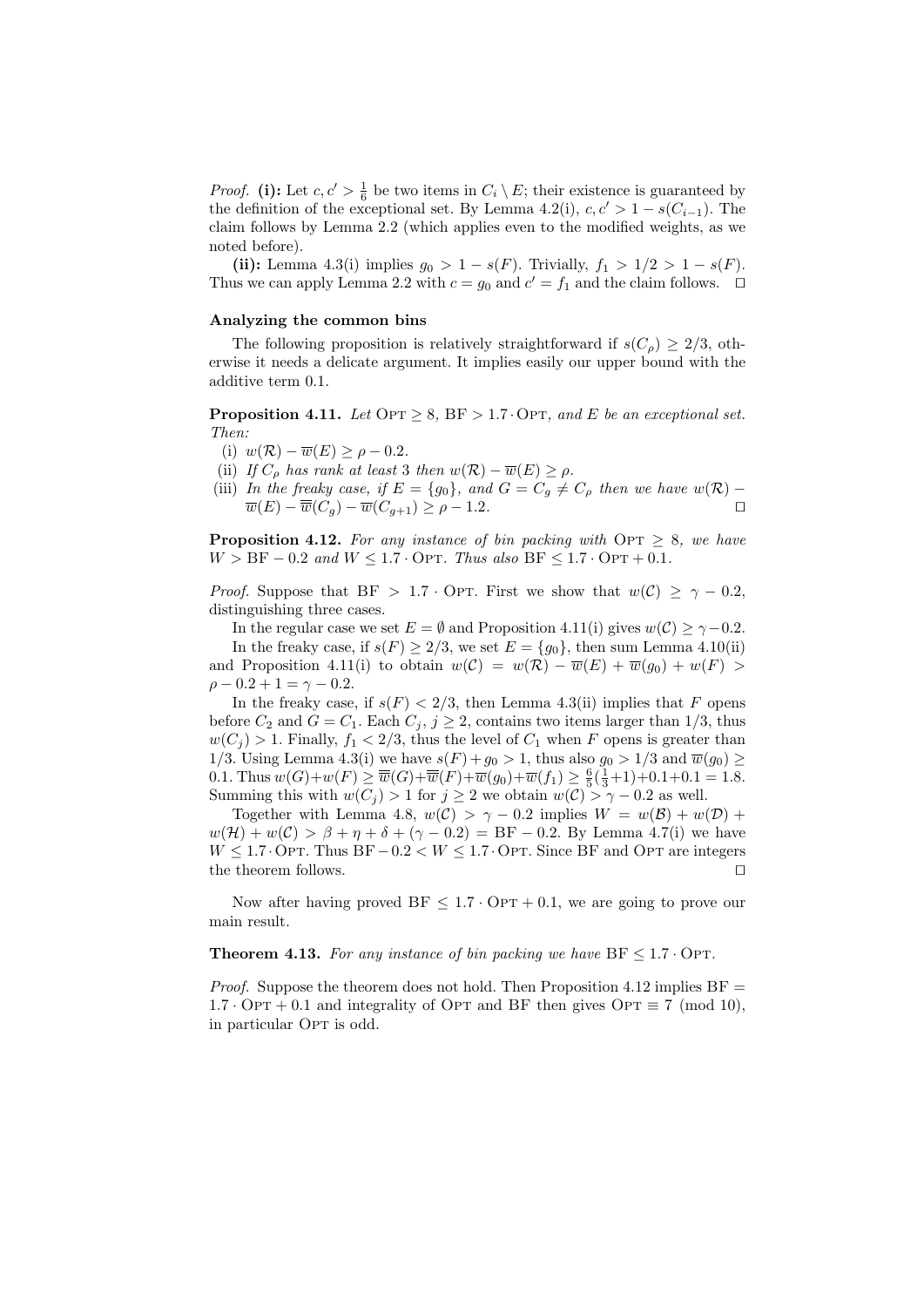In general, we try to save 0.1 in the analysis of the common bins, i.e., to prove  $w(\mathcal{C}) > \gamma - 0.1$ . In some of the subcases we need to use some additional weight of other bins and we then show  $W > BF - 0.1$ . In both cases we then get  $BF-0.1 < W \leq 1.7$  OPT and the theorem follows by integrality of BF and OPT. In a few remaining cases we derive a contradiction directly.

The proof splits into three significantly different cases,  $\text{OPT} = 7$ , the regular case, and the freaky case. We give only a sketch of the proof in the freaky case. The next lemma enables the parity argument we mentioned before; it is thus also needed in the regular case.

## Lemma 4.14. Suppose that every OPT-bin contains an H-item. Then no OPTbin contains two 2-items  $c_1$  and  $c_2$ .

After excluding some easy subcases of the freaky case, we in particular know that every Opt-bin contains an H-item. The general idea of the proof in the freaky case is that we try to find an item c different from  $f_1$  such that the bonus of  $\{g_0, c\}$  is sufficient and can be used to pay for the freaky bin F. If we find such c, we save the bonus 0.1 of  $f_1$  and use it to tighten Proposition 4.11 by the necessary 0.1. We have three subcases.

**Case 1:** F opens after  $C_2$ . Thus F contains no small item by Lemma 4.2(iii); since  $f_1$  is huge and  $s(F) < 5/6$ , it follows that F is a 2-bin containing only  $f_1$ and  $f_2$ .

The intuition is that we use the bonus of  $f_2$  instead of  $f_1$  to pay for F. However, in general, the bonus of  $\{g_0, f_2\}$  is not sufficient to pay for F, if F is smaller than  $C_g$ . In that case, the bonus of  $\{g_0, f_2\}$  is sufficient to pay for  $G_g$ and we use the bonus of the next common bin,  $G_{g+1}$  to pay for F. A further complication is that the bonus of  $\{g_0, f_2\}$  smaller than necessary by a term proportional to  $\Delta$ ; this is compensated by the dedicated and huge-first bins.

Case 2: F opens before  $C_2$  and some  $C_k$ ,  $k \geq 2$ , has rank at least three. Let c be one of the medium items in this  $C_k$  and set  $E = \{g_0, c\}$ . Then E is a valid exceptional set. Furthermore, c does not fit into F.

If  $s(F) \geq 2/3$ , we have  $\overline{\overline{w}}(F) + \overline{w}(E) \geq 1$  by Lemma 2.2. Using Proposition 4.11(i) we have  $w(C) \geq (w(\mathcal{R}) - \overline{w}(E)) + (\overline{\overline{w}}(F) + \overline{w}(E)) + \overline{w}(f_1) \geq$  $\rho - 0.2 + 1 + 0.1 = \gamma - 0.1.$ 

If  $s(F) < 2/3$ , we have  $\overline{w}(E) = 0.2$  and by Lemma 4.4(iv),  $C_{\rho}$  is a 2-bin such that  $s(C_{\rho}) + s(F) > 4/3$ . Thus  $\overline{w}(E) + w(F) + \overline{\overline{w}}(C_{\rho}) > 0.2 + 0.1 + 1.6 =$ 1.9. Adding all the inequalities  $\overline{\overline{w}}(C_{i-1}) + \overline{w}(C_i \setminus E) \geq 1$ ,  $i = 2, \ldots, \rho$  from Lemma 4.10(i), we get  $w(\mathcal{C}) > \gamma - 0.1$ .

Case 3: F opens before  $C_2$  and each  $C_i$ ,  $i \geq 2$ , has rank 2. Then all bins  $C_i, i \geq 2$ , are 2-bins and by Lemma 4.14, all items in these  $\rho - 1$  bins are packed into different optimal bins. Thus there are at most  $\text{OPT}/2$  such bins, and since OPT is odd (from OPT  $\equiv 7 \pmod{10}$ ) we actually get  $\rho \leq (OPT + 1)/2$ . and thus  $\gamma = \rho + 1 \leq \text{OPT}/2 + 3/2$ . Instead of using the weights, here we get a contradiction by bounding the size of all the bins.  $\Box$